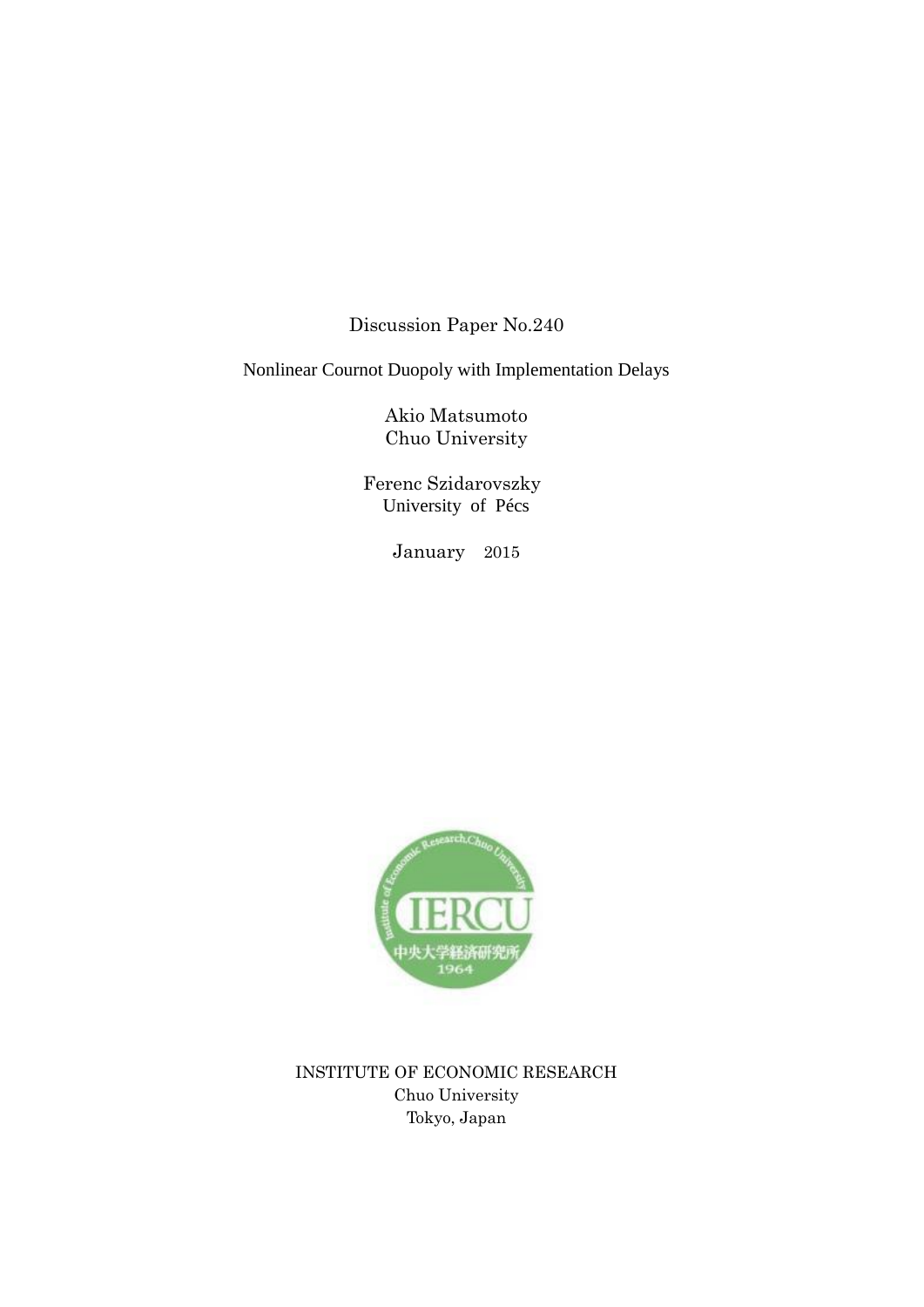# Nonlinear Cournot Duopoly with Implementation Delays<sup>\*</sup>

Akio Matsumoto† Ferenc Szidarovszky‡

#### Abstract

We study the effects of two delays on the local as well as on global stability of nonlinear Cournot duopoly dynamics. The two major findings are an analytical construction of the stability switching curve on which stability is lost and the numerical confirmation of the birth of aperiodic global dynamics when the stationary state is locally unstable. The delays matters and can generate various dynamics ranging from simple to complicated dynamics.

Keywords: Implementation delays, Gradient dynamics, Stability switches, Cournot duopoly, Hopf bifurcation

<sup>∗</sup>The authors highly appreciate the financial supports from the MEXT-Supported Program for the Strategic Research Foundation at Private Universities 2013-207, the Japan Society for the Promotion of Science (Grant-in-Aid for Scientific Research (C) 24530202, 25380238 and 26380316). The usual disclaimers apply.

<sup>†</sup>Professor, Department of Economics, Senior Researcher, International Center for further Development of Dynamic Economic Research, Chuo University, 742-1, Higashi-Nakano, Hachio ji, Tokyo, 192-0393, Japan; akiom@tamacc.chuo-u.ac.jp

<sup>‡</sup>Professor, Department of Applied Mathematics, University of Pécs, Ifjúság, u. 6, H-7624, Pécs, Hungary; szidarka@gmail.com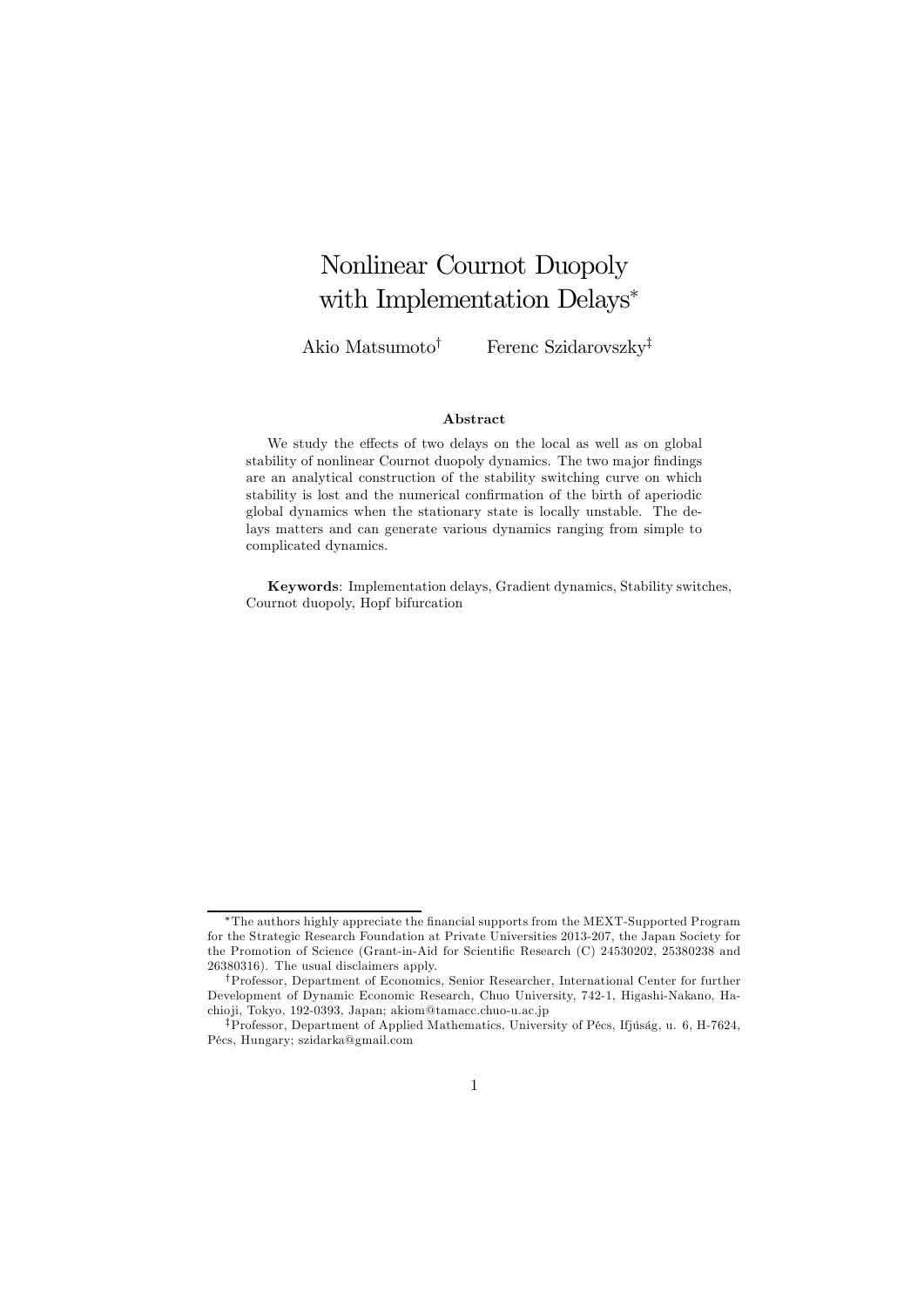## 1 Introduction

Oligopoly theory has a long history since the pioneering work of Cournot (1838). It has played a central role in mathematical economics and developed in various directions. The existence and uniqueness of the equilibrium were the research issues in early stage and then dynamic extensions become the main topic of researchers. Linear models were first examined, where local asymptotical stability implies global stability. Each model is based on a particular output adjustment scheme. In applying best response dynamics, global information is needed about the profit function while in the case of gradient adjustments only local information is needed to assess the marginal profit. Okuguchi (1976) summarizes the early results on static and dynamic oligopolies and Okuguchi and Szidarovszky (1999) discuss their multiproduct generalizations. During the last two decades an increasing attention has been given to nonlinear dynamics. Bischi et al. (2010) give a comprehensive summary of the newer developments. Concerning oligopoly dynamics, it is now well-known that oligopoly models formulated in discrete-time framework can generate various dynamics ranging from simple dynamics to complex dynamics including chaos if endogenous nonlinearities become stronger. It is also well-known that continuous-time oligopoly models behave better than discrete-time models in a sense that the former models have larger stability regions of the parameters. In the existing literature, however, not much has been revealed with the delay oligopoly model that is a hybrid of the discrete-time and the continuous-time models.<sup>1</sup> In particular, it has not yet been known what dynamic behavior arises when more than one delays are involved in economic variables.

The main purpose of this paper is to provide rigorous theoretical analysis on multiple-delay dynamic behavior and to confirm the analytical results by performing numerical simulations. For this end, we construct an *á la* Cournot duopoly model in which each firm has a delay in implementing information about its own output. This is a continuity of Matsumoto *et al*. (2011) in which a linear duopoly model with two fixed delay is considered. It is a special case of Howroyd and Russell (1984) in a sense that the number of the firms is reduced to two from a general N and, at the same time, considered to be an extended case in a sense that the number of delays is increased to two from one. It is also an application of the results obtained in delay dynamic monopolies of Matsumoto and Szidarovszky (2014a, b). We apply an analytical method developed by Lin and Wang (2012) and construct a *stability switching curve* with respect to two delays. We provide some examples in which periodic as well as aperiodic delay dynamics may appear in a 2D system of differential equations.

The paper is organized as follows. In Section 2, the traditional continuoustime duopoly model is presented and then delays are implemented. The stability switching curves are analytically derived. In Section 3, we give numerical ex-

<sup>&</sup>lt;sup>1</sup>The delay equations describing the population of the species are frequently discussed in theoretical biology. Even in early 80s, Shibata and Saito (1980) investigate the time delayed saturation effect in a logistic model of two competing species and numerically confirm the birth of chaotic solutions.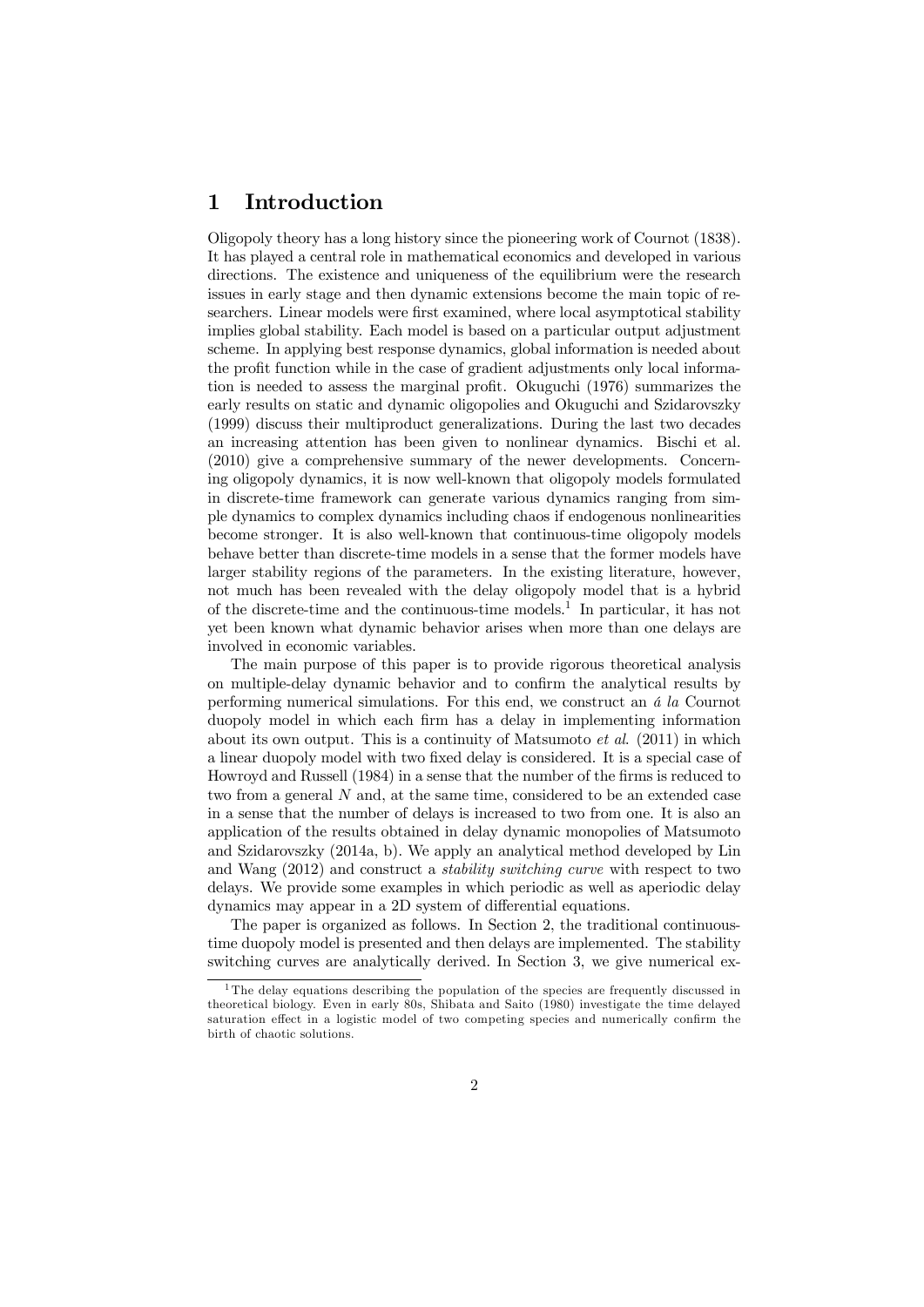amples to illustrate the theoretical findings and to find how the delays affect dynamic behavior. In the final section, concluding remarks are given.

# 2 Delay Model

We consider an industry of two firms producing a homogeneous good. Let  $x$ and  $y$  be the output quantities produced by firms  $x$  and  $y$ , respectively. The price function is assumed to be linear,

$$
p = a - b(x + y)
$$
 with  $a > 0$  and  $b > 0$ .

Production costs are also assumed to be linear and the marginal costs are denoted by  $c_x$  and  $c_y$ . The profit function of firm  $z (z = x, y)$  is given by

$$
\pi_z = (a - b(x + y))z - c_z z.
$$

Firm z determines its output to maximize profit, taking quantity supplied by the competition as given. Assuming an interior optimal solution and solving the first-order condition for the profit maximizing problem yield the best replies (or reaction functions),

$$
R_x(y) = \frac{1}{2}(a - c_x - by)
$$
 and  $R_y(x) = \frac{1}{2}(a - c_y - bx)$ .

A Cournot equilibrium is a pair of outputs  $(x^e, y^e)$  satisfying  $x^e = R_x(y^e)$  and  $y^e = R_y(x^e)$ , that is,

$$
x^{e} = \frac{a - 2c_{x} + c_{y}}{3b}
$$
 and  $y^{e} = \frac{a - 2c_{y} + c_{x}}{3b}$ 

where the following is assumed to guarantee positive equilibrium,

$$
a > \max[2c_x - c_y, 2c_y - c_x].
$$

Concerning the adjustment process of output, we make two assumptions. One is that the firms are boundedly rational in a sense that they modify their production according to the sign of the marginal profits. That is, the firm increases its production if the marginal profit is positive, decreases it if negative and does not change it if zero. Such an adjustment process is called gradient dynamics and satisfies the following condition,

$$
sign [ \dot{z}(t) ] = sign \left[ \frac{d\pi_z}{dz} \right].
$$

Specifically, two formulations are often used,

$$
\frac{\dot{z}(t)}{z(t)} = k_z \frac{d\pi_z}{dz} \text{ or } \dot{z}(t) = f_z(z) \frac{d\pi_z}{dz} \text{ with } f'_z(z) > 0,
$$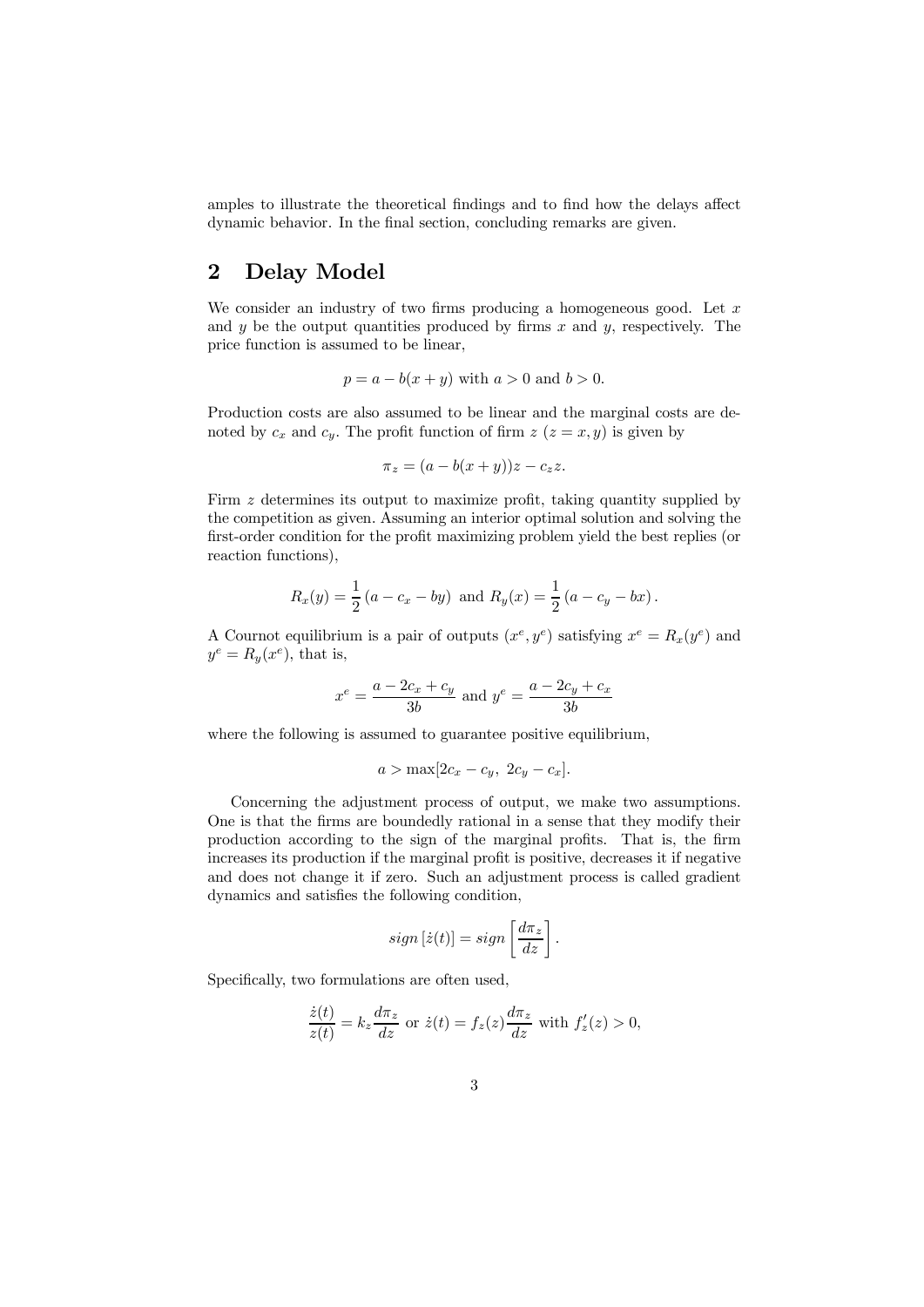where the growth rate of the variable is portional to the marginal profit in the first formulation and the adjustment rate is determined in the second formulation by a product of the marginal profit and the degree of the adjustment that depends on the level of the variable. Notice that the two are mathematically equivalent if  $f_z(z) = k_z z$  although their economic interpretations are different. The other assumtption is that the firms obtain only delayed information on production activities. There are two ways to introduce a delay in our framework. The first is a delay in implementing information about firm's own output and the second is a delay in obtaining information about the competitor's output. However, it has been shown by Howroyd and Russell (1984) that the second delay is harmless in a Cournot oligopoly model.<sup>2</sup> Thus we focus on only the first delay in this study to simplify the analysis. The two assumptions can be given in the following way.

- Assumption 1. The firms continuously adjust their output growth rates proportional to changes in their profits.
- Assumption 2. The firms experience delays in implementing information about their own outputs.

With positive adjustment coefficients  $\alpha_x$  and  $\beta_y$  of firms x and y, this gradient dynamic system is described by a 2D system of delay differential equations,

$$
\begin{aligned} \dot{x}(t) &= \alpha_x x(t) \left[ a - c_x - 2bx(t - \tau_x) - by(t) \right], \\ \dot{y}(t) &= \beta_y y(t) \left[ a - c_y - bx(t) - 2by(t - \tau_y) \right], \end{aligned} \tag{1}
$$

where  $\tau_x \geq 0$  and  $\tau_y \geq 0$  are time delays. The positive steady state of system (1) is identical with Cournot equilibrium  $(x^e, y^e)$ .<sup>3</sup> The linear approximation in a neighborhood of the equilibrium is

$$
\begin{aligned} \dot{x}_{\delta}(t) &= \alpha \left[ -2bx_{\delta}(t - \tau_x) - by_{\delta}(t) \right], \\ \dot{y}_{\delta}(t) &= \beta \left[ -bx_{\delta}(t) - 2by_{\delta}(t - \tau_y) \right], \end{aligned} \tag{2}
$$

where

$$
x_{\delta}(t) = x(t) - x^{e}
$$
,  $y_{\delta}(t) = y(t) - y^{e}$ ,  $\alpha = \alpha_{x}x^{e}$  and  $\beta = \beta_{y}y^{e}$ .

Substituting exponential solutions

$$
x(t) = e^{\lambda t}u
$$
 and  $y(t) = e^{\lambda t}v$ ,

<sup>&</sup>lt;sup>2</sup>A more general result obtained in Hofbauer and So (2000).

<sup>&</sup>lt;sup>3</sup>This model has multiple equilibria. Other than the positive equilibrium, there are one zero solution and two corner solutions that correspond to monopoly equilibrium. Our concern is on the positive equilibrium in this study.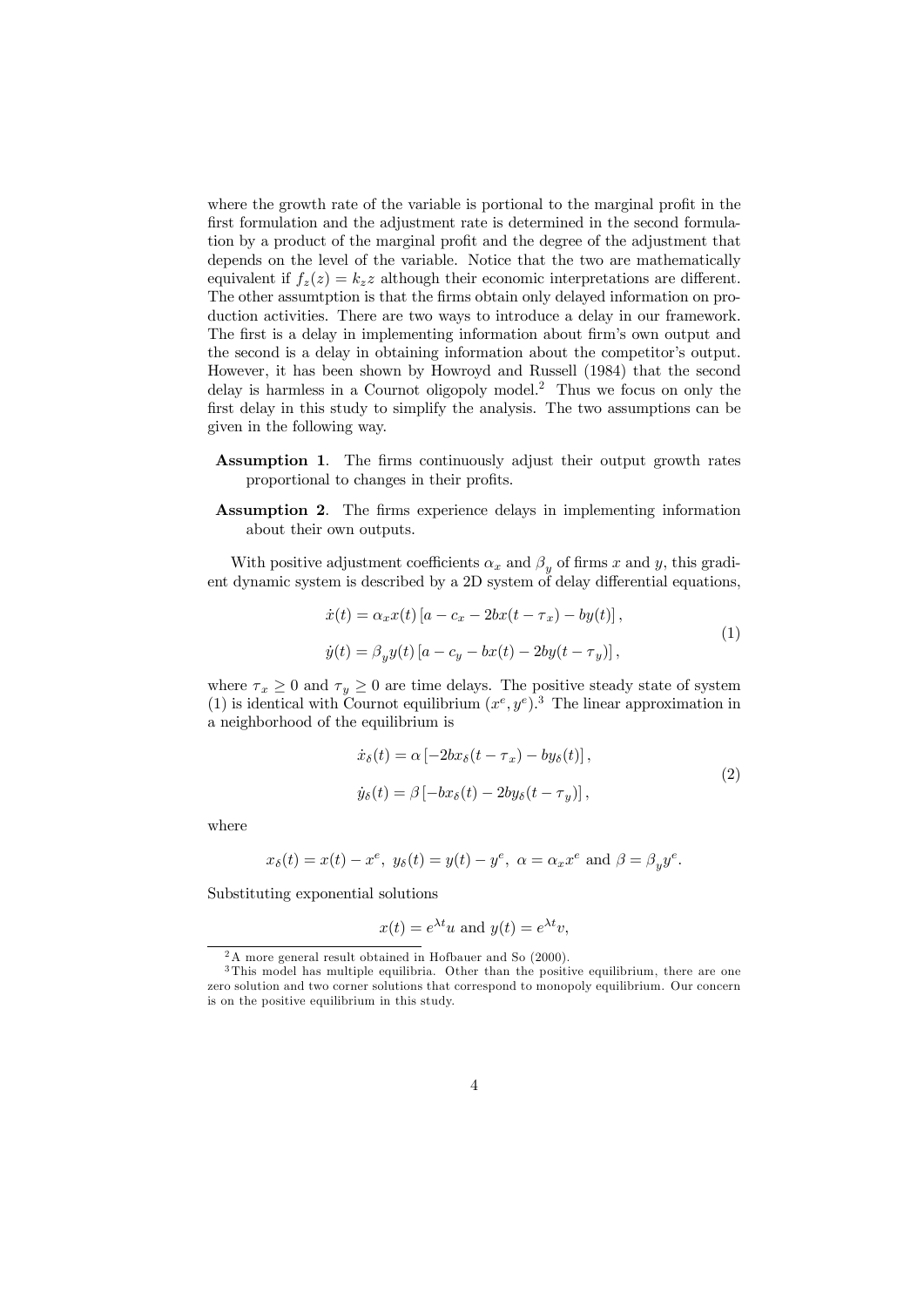into the linearized equations in (2) and arranging terms yield a 2D simultaneous equation system with respect to  $u$  and  $v$ ,

$$
\begin{pmatrix} \lambda + 2\alpha b e^{-\lambda \tau_x} & \alpha b \\ \beta b & \lambda + 2\beta b e^{-\lambda \tau_y} \end{pmatrix} \begin{pmatrix} u \\ v \end{pmatrix} = \begin{pmatrix} 0 \\ 0 \end{pmatrix}.
$$

Thus the corresponding characteristic equation is

$$
P(\lambda, \tau_x, \tau_y) = P_0(\lambda) + P_1(\lambda)e^{-\lambda \tau_x} + P_2(\lambda)e^{-\lambda \tau_y} + P_3(\lambda)e^{-\lambda(\tau_x + \tau_y)} = 0
$$
 (3)

,

where

$$
P_0(\lambda) = \lambda^2 - \alpha \beta b^2
$$

$$
P_1(\lambda) = 2\alpha b \lambda,
$$

$$
P_2(\lambda) = 2\beta b \lambda,
$$

$$
P_3(\lambda) = 4\alpha \beta b^2.
$$

Before proceeding, we examine the non-delay case with  $\tau_x = \tau_y = 0$  in which case the characteristic equation is simplified as

$$
\lambda^2 + 2b(\alpha + \beta)\lambda + 3b^2\alpha\beta = 0.
$$

Since all coefficients of this equation and the discriminant are positive, the characteristic roots are real and negative, implying that the steady state with no delays is locally stable. We can mention that it is still stable as long as positive delays are sufficiently small by continuous dependency of  $\lambda$  on the values of delays. To see what extent the stationary point can preserve stability, we determine the threshold values of the delays for which stability is just lost.

The characteristic equation (3) is now investigated with a constructive method developed by Lin and Wang (2012) to solve a class of two delay differential equations. We look for a pair of the delays for which the characteristic equation has purely imaginary roots. The set of such pairs is called *stability switching curve*. Since  $\lambda = 0$  is not a solution and roots of a real function come in conjugate pairs, we assume, without loss of generality, that  $\lambda = i\omega$  with  $\omega > 0$  on this curve. Substituting this solution into (3), we have two different forms,

$$
[P_0(i\omega) + P_1(i\omega)e^{-i\omega\tau_x}] + [P_2(i\omega) + P_3(i\omega)e^{-i\omega\tau_x}]e^{-i\omega\tau_y} = 0 \qquad (4)
$$

and

$$
[P_0(i\omega) + P_2(i\omega)e^{-i\omega\tau_y}] + [P_1(i\omega) + P_3(i\omega)e^{-i\omega\tau_y}]e^{-i\omega\tau_x} = 0 \qquad (5)
$$

Using equations (4) and (5), we can derive the following theorem that yields explicit expressions for the stability switching curves.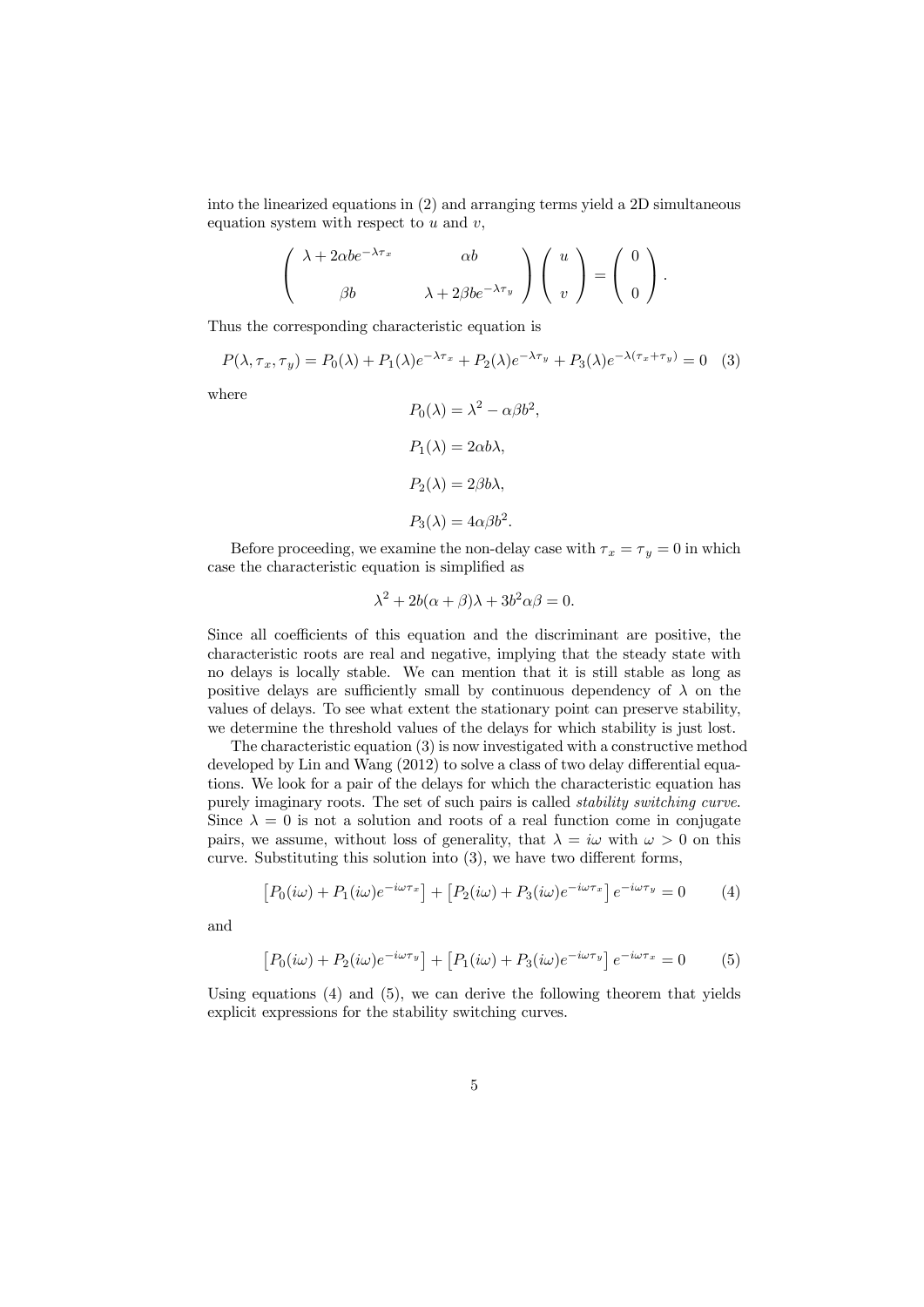**Theorem 1** Suppose that  $P_2\overline{P}_3 - P_0\overline{P}_1 \neq 0$  and  $P_1\overline{P}_3 - P_0\overline{P}_2 \neq 0$ . Then the *stability switching curves are the loci of*  $L_R(m, n)$  *and*  $L_B(m, n)$  *defined by* 

$$
L_R(m,n) = \left\{ \left( \tau_x^+(\omega,m), \tau_y^-(\omega,n) \right) \middle| \omega \in \Omega^1, m, n \in \mathbb{Z} \right\}
$$

*and*

$$
L_B(m, n) = \left\{ \left( \tau_x^-(\omega, m), \tau_y^+(\omega, n) \right) \middle| \omega \in \Omega^2, m, n \in \mathbb{Z} \right\}
$$

*where*  $\Omega^1$  *and*  $\Omega^2$  *are the sets of*  $\omega > 0$  *for which relations*  $(A-5)$  *and*  $(A-6)/of$ *the Appendix are satisfied, furthermore*

$$
\tau_x^{\pm}(\omega,m)=\frac{\pm\psi_x(\omega)-\varphi_x(\omega)+2m\pi}{\omega},
$$

*and*

$$
\tau_y^{\pm}(\omega, n) = \frac{\pm \psi_y(\omega) - \varphi_y(\omega) + 2n\pi}{\omega},
$$

 $with \ \varphi_x(\omega) = \arg(P_2 \bar{P}_3 - P_0 \bar{P}_1), \ \varphi_y(\omega) = \arg(P_1 \bar{P}_3 - P_0 \bar{P}_2),$ 

$$
\psi_x(\omega) = \cos^{-1}\left[\frac{|P_0|^2 + |P_1|^2 - |P_2|^2 - |P_3|^2}{2|B_1(\omega)|}\right], \ \psi_x \in [0, \pi],
$$

*and*

$$
\psi_y(\omega) = \cos^{-1}\left[\frac{|P_0|^2 - |P_1|^2 + |P_2|^2 - |P_3|^2}{2|B_2(\omega)|}\right], \ \psi_y \in [0, \pi].
$$

**Proof.** Proof is given in the Appendix. ■

To check the existence and domain of  $\omega$  for which inequalities (A-5) and (A-6) (given in the Appendix) hold, we introduce two functions,

$$
F(\omega) = (|P_0|^2 + |P_1|^2 - |P_2|^2 - |P_3|^2)^2 - 4B_1^2 \le 0
$$

and

$$
G(\omega) = (|P_0|^2 - |P_1|^2 + |P_2|^2 - |P_3|^2)^2 - 4B_2^2 \le 0.
$$

It can be shown that the right hand side expressions of  $F(\omega)$  and  $G(\omega)$  are equivalent and, with the notation of  $z = \omega/b$ , are reduced to

$$
z^8 + 4a_3z^6 + 2a_2z^4 + 4a_1z^2 + a_0
$$

where

$$
a_3 = -2\alpha^2 + \alpha\beta - 2\beta^2,
$$
  
\n
$$
a_2 = 8\alpha^4 + 8\alpha^3\beta - 19\alpha^2\beta^2 - 8\beta^4 + 16\alpha^2\beta(4\beta - \alpha),
$$
  
\n
$$
a_1 = -30\alpha^4\beta^2 - 15\alpha^3\beta^3 + 30\alpha^2\beta^4 - 4\alpha^2\beta^2(4\beta - \alpha)^2,
$$
  
\n
$$
a_0 = 225\alpha^4\beta^4.
$$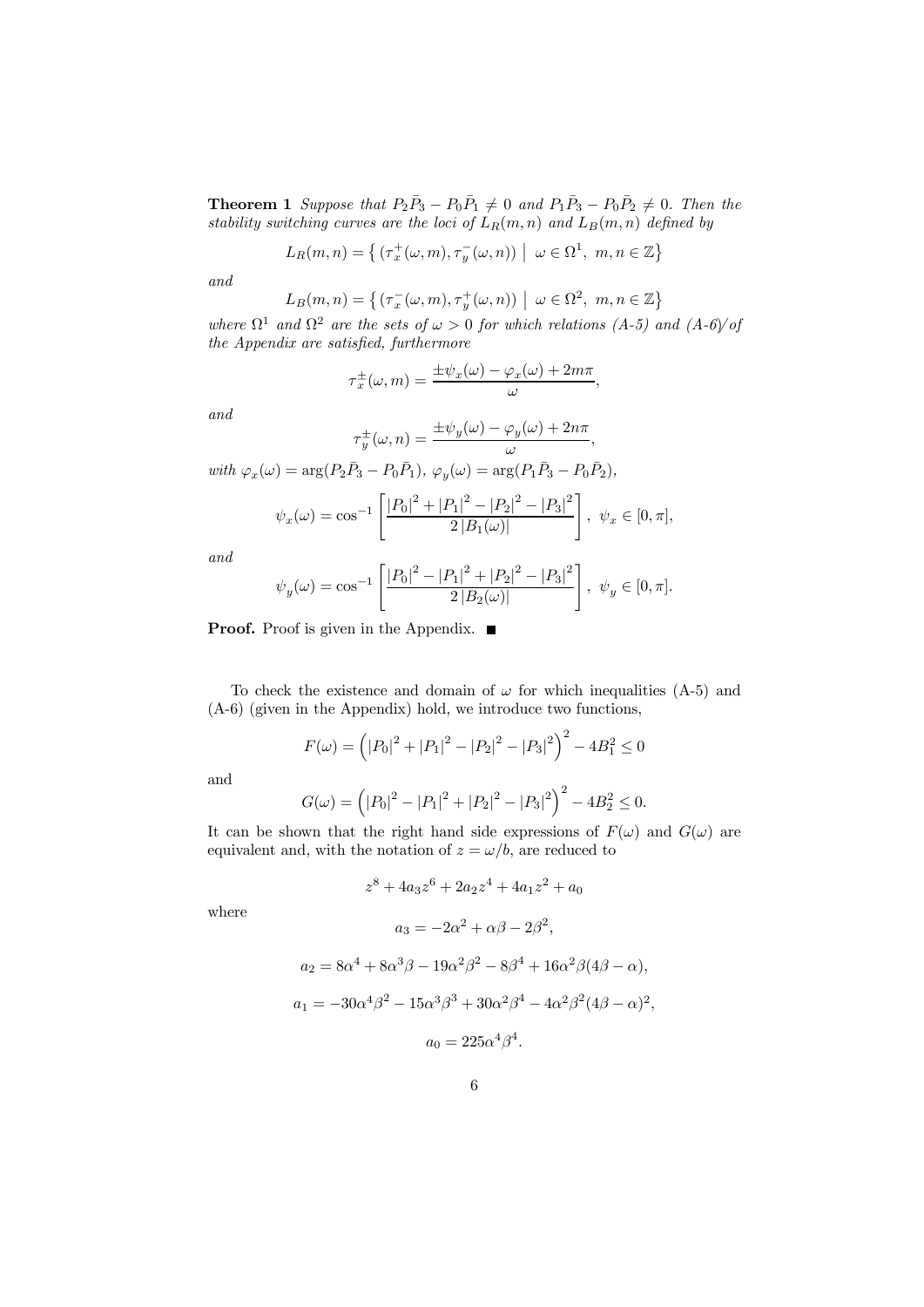Let  $Z = z^2$  and

$$
f(Z) = Z^4 + 4a_3 Z^3 + 2a_2 Z^2 + 4a_1 Z + a_0.
$$

Solving  $f(Z) = 0$  for Z yields four solutions,

$$
Z_1 = 2\alpha^2 - \alpha\beta + 2\beta^2 + 2|\alpha - \beta|\sqrt{\alpha^2 + \alpha\beta + \beta^2},
$$
  
\n
$$
Z_2 = 2\alpha^2 - \alpha\beta + 2\beta^2 - 2|\alpha - \beta|\sqrt{\alpha^2 + \alpha\beta + \beta^2},
$$
  
\n
$$
Z_3 = 2\alpha^2 - \alpha\beta + 2\beta^2 + 2|\alpha - \beta|\sqrt{\alpha^2 - 3\alpha\beta + \beta^2},
$$
  
\n
$$
Z_4 = 2\alpha^2 - \alpha\beta + 2\beta^2 - 2|\alpha - \beta|\sqrt{\alpha^2 - 3\alpha\beta + \beta^2}.
$$

Let us denote the discriminant of the last two equations by  $D = \alpha^2 - 3\alpha\beta +$  $\beta^2$ . Notice that  $Z_3$  and  $Z_4$  are real if  $D \geq 0$  and complex if  $D < 0$ , and the following result is the simple consequence of the above expressions:

**Lemma 1** *Given*  $\alpha > 0$  *and*  $\beta > 0$ ,

$$
If \alpha = \beta, \qquad then \ 0 < Z_1 = Z_2 = Z_3 = Z_4;
$$
\n
$$
If \alpha \neq \beta \ and \ D \geq 0, \quad then \ 0 < Z_2 < Z_4 \leq Z_3 < Z_1;
$$
\n
$$
If \ \alpha \neq \beta \ and \ D < 0, \quad then \ 0 < Z_2 < Z_1.
$$

This lemma immediately implies the following result:

**Theorem 2** *Given*  $\alpha > 0, \beta > 0$  *and*  $b > 0$ ,

If 
$$
\alpha = \beta
$$
, then  $F(\omega) \ge 0$  for all  $\omega \ge 0$ ;  
\nIf  $\alpha \ne \beta$  and  $D \ge 0$ , then  $F(\omega) \le 0$  for  $\omega \in [\omega_2, \omega_4]$  and  $\omega \in [\omega_3, \omega_1]$ ;  
\nIf  $\alpha \ne \beta$  and  $D < 0$ , then  $F(\omega) \le 0$  for  $\omega \in [\omega_2, \omega_1]$   
\nwhere for  $i = 1, 2, 3, 4$ ,

$$
\omega_i = z_i b \text{ with } z_i = \sqrt{Z_i}.
$$

In examining the sign of the discriminant D, we solve  $\alpha^2 - 3\alpha\beta + \beta^2 = 0$  for  $\alpha$  giving two solutions describing two lines with positive slopes,

$$
\alpha = \frac{3 - \sqrt{5}}{2}\beta \text{ and } \alpha = \frac{3 + \sqrt{5}}{2}\beta.
$$

The  $\beta = \alpha$  line divides the positive quadrant of the  $(\alpha, \beta)$  plane into two parts as shown in Figure 1. Each part is further divided into two parts by one of these two lines since the first line is steeper than the diagonal and the second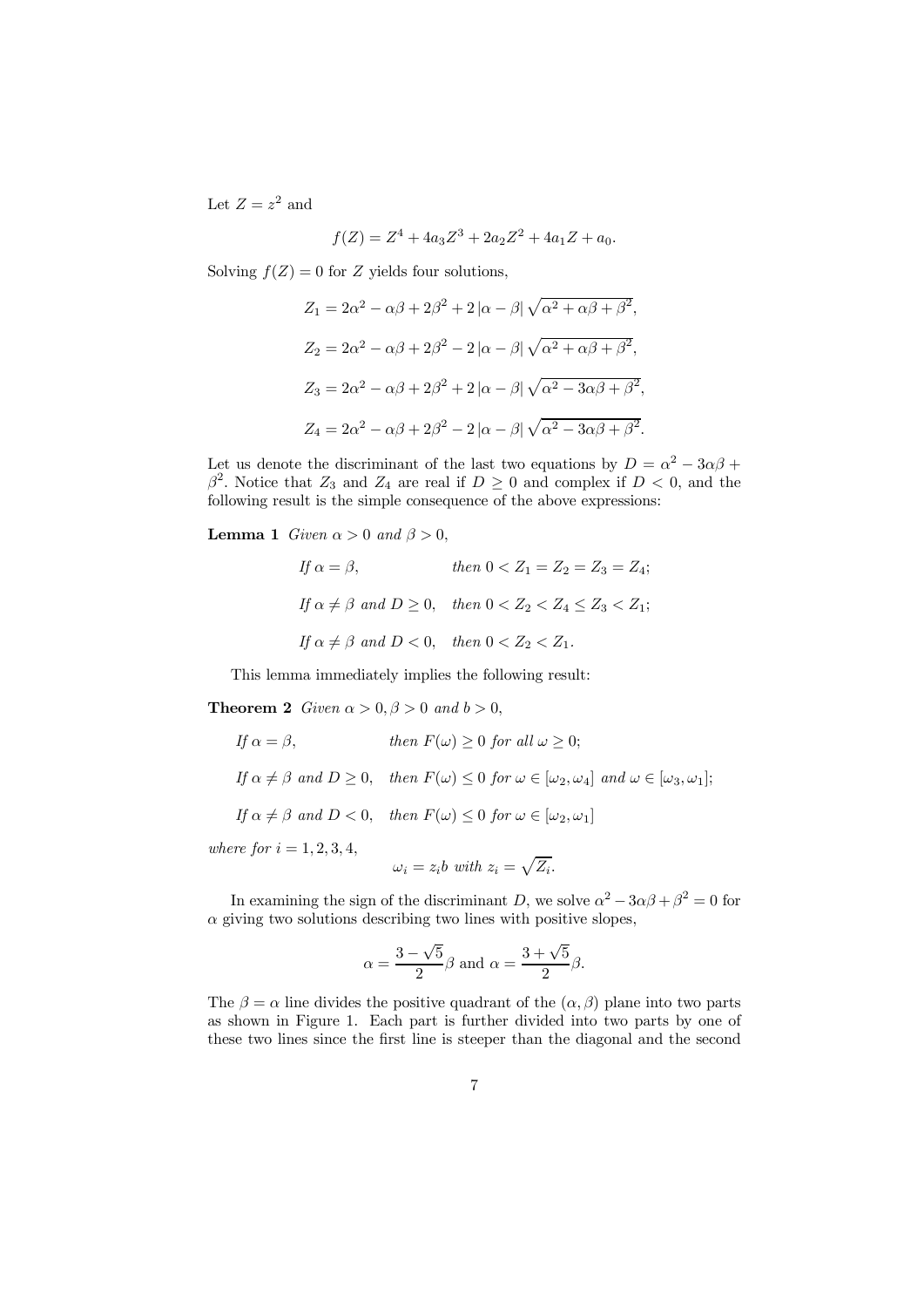is flatter. Since the situation is symmetric with respect to the diagonal line, we focus on the left part to it by making the following assumption.

Assumption 3:  $\alpha < \beta$ 

It is clear that in Figure 1,  $D > 0$  in the left to the  $\alpha = \frac{3-\sqrt{5}}{2}\beta$  line and  $D < 0$  in the right.



Figure 1. Division of the  $(\alpha, \beta)$  plane

We reveal the effects caused by the changing values of the adjustment speeds on the shapes of the stability switching curves. Figures  $2(A)$ ,  $(B)$  and  $(C)$ illustrate the  $F(\omega)$  curves with  $\beta = 1$ ,

(A) 
$$
\alpha = \frac{3-\sqrt{5}}{2}\beta - 0.01
$$
, (B)  $\alpha = \frac{3-\sqrt{5}}{2}\beta$  and (C)  $\alpha = \frac{3-\sqrt{5}}{2}\beta + 0.01$ .

As is already mentioned in Theorem 2,  $F(\omega)$  has a finite number of roots, in particular, there are four intersections with the axis of abscissa in Figure  $2(A)$ with  $D > 0$ , two intersections and one tangency point in Figure 2(B) with  $D = 0$  and two intersections in Figure 2(C) with  $D < 0$ .



Figure 2. Shapes of  $F(\omega)$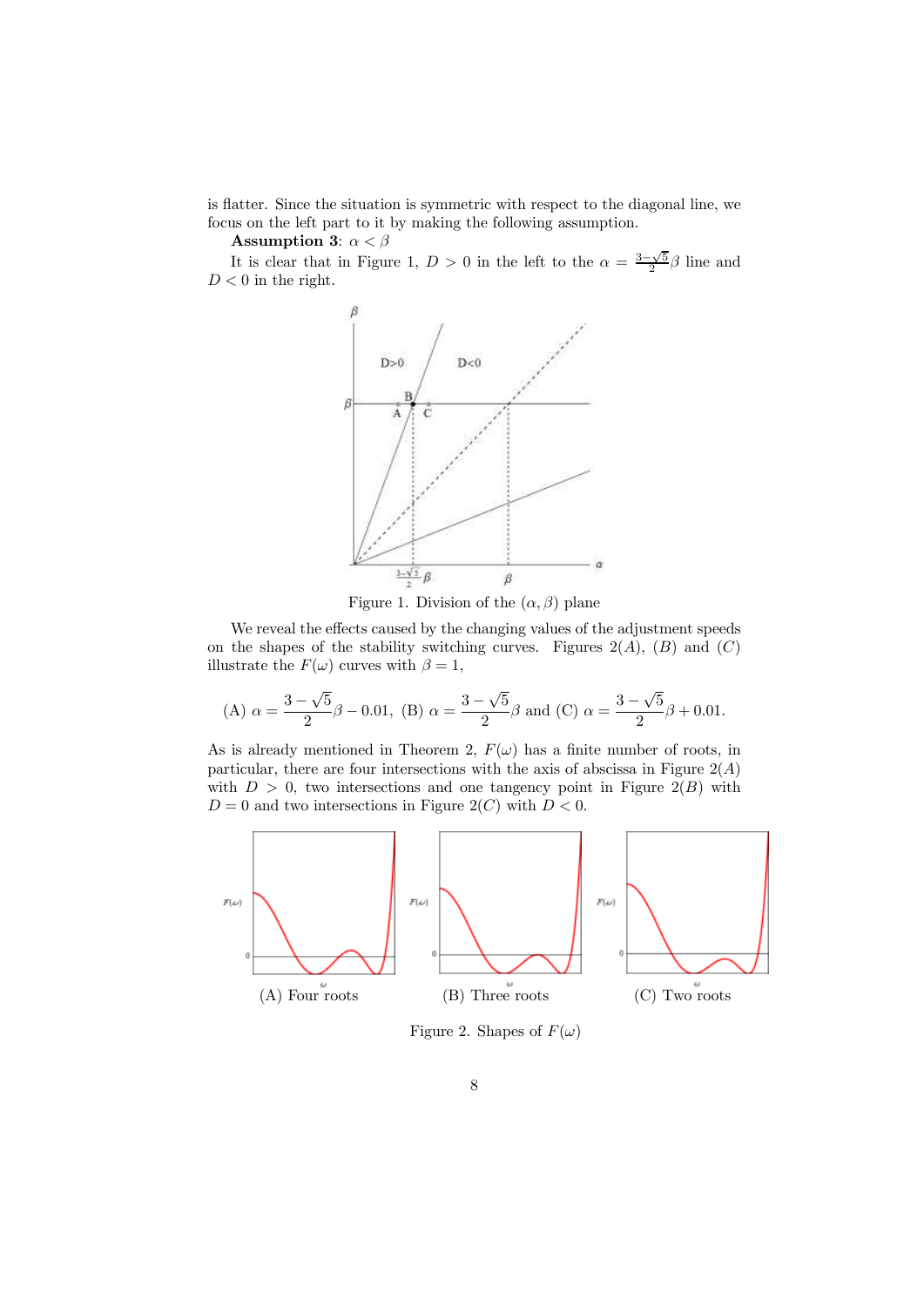Accordingly, the corresponding stability switching curves are determined. For simplicity we confine attention to the case of  $m = 0, 1$  and  $n = 0$  and illustrate  $L_R(0,0)$  and  $L_B(1,0)$  as red and blue curves, respectively, in Figures  $3(A), (B)$  and  $(C)$ . We start with Figure  $3(B)$ , which is a boundary case between Figures 3(A) and 3(C). Since  $D = 0$ ,  $F(\omega) \le 0$  for  $\omega \in [\omega_2, \omega_1]$  with  $\omega_2 < \omega_4 =$  $\omega_3 < \omega_1$ . The continuous red curve  $L_R(0,0)$  consists of the two segments, one defined over the interval  $[\omega_2, \omega_4]$  is unimodal and the other defined over the interval  $[\omega_3, \omega_1]$  is positive-sloping. It has a kink at point  $(\tau_x^0, \tau_y^0)$  with

$$
\tau_x^0 = \tau_x^+(\omega_m, 0)
$$
 and  $\tau_y^0 = \tau_y^-(\omega_m, 0)$ 

where  $\omega_m = \omega_4 = \omega_3$ . In the same way, the blue curve  $L_B(1,0)$  has two segments, one over  $[\omega_2, \omega_4]$  has a steep positive slope and the other over  $[\omega_3, \omega_1]$ has a flat negative slope. These segments are connected at the same kinked point,

$$
\tau_x^0 = \tau_x^-(\omega_m, 1)
$$
 and  $\tau_y^0 = \tau_y^+(\omega_m, 1)$ .

When the value of  $\alpha$  increases from  $(3 - \sqrt{5})\beta/2$ , the discriminant becomes negative so the kinked point disappears. In consequence,  $L_R(0,0)$  as well as  $L_B(1,0)$  defined over interval  $[\omega_2,\omega_3]$  become smoother as depicted in Figure  $3(C)$ . When the value of  $\alpha$  decreases from  $(3-\sqrt{5})\beta/2$ , the discriminant becomes positive and the interval is separated into two distinct intervals,  $[\omega_2, \omega_4]$  and  $[\omega_3,\omega_1]$  with  $\omega_3 > \omega_4$ . Further, the kinked point  $(\tau_x^0, \tau_y^0)$  is broken into two different points,  $(\tau_x^1, \tau_y^1)$  and  $(\tau_x^2, \tau_y^2)$ . In particular, the stability switching curve defined over  $[\omega_2, \omega_4]$  takes an inequality-wise shaped curve and has the blue curve  $L_B(1,0)$  connected with the red curve  $L_R(0,0)$  at the point  $(\tau_x^1, \tau_y^1)$  where

$$
\tau_x^1 = \tau_x^+(\omega_4, 0) = \tau_x^-(\omega_4, 1)
$$
 and  $\tau_y^1 = \tau_y^-(\omega_4, 0) = \tau_y^+(\omega_4, 1)$ .

On the other hand, the stability switching curve defined over  $[\omega_3, \omega_1]$  takes a flat-roof shaped curve and has the blue curve  $L_B(1, 0)$  connected with the red curve  $L_R(0,0)$  at the point  $(\tau_x^2, \tau_y^2)$  where

$$
\tau_x^2 = \tau_x^+(\omega_3, 0) = \tau_x^-(\omega_3, 1) \text{ and } \tau_y^2 = \tau_y^-(\omega_3, 0) = \tau_y^+(\omega_3, 1).
$$

Figure 3. Stability crossing curves for  $m = 0, 1$  and  $n = 0$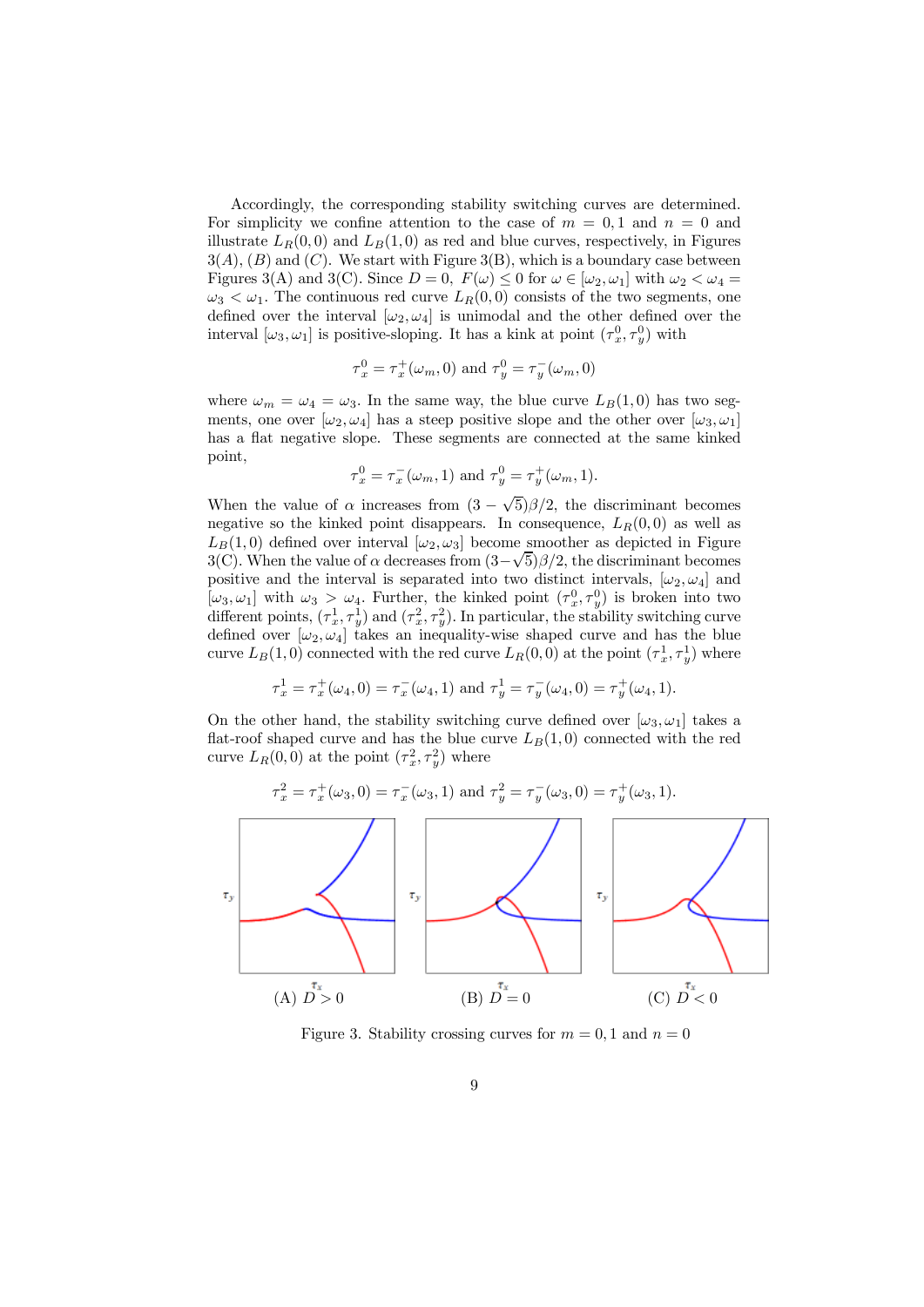### 3 Simulations

We now perform simulations to illustrate the theoretical findings. For this purpose, we specify some of the parameters in (1) as follows:

**Assumption 4:**  $a = 4$ ,  $b = 1$ ,  $c_x = 1$ ,  $c_y = 1$  and  $\beta_y = 1$ 

Under this assumption, we have

$$
x^e = y^e = 1, \ \beta = 1 \text{ and } \alpha = \alpha_x.
$$

In Section 3.1, we take  $\alpha_x = 0.5$  for which  $D < 0$  as  $(3 - \sqrt{5})/2 \approx 0.382$ , select three values of  $\tau_y$  and examine how changing the value of  $\tau_x$  affects dynamics generated by system (1). Then in Section 3.2, we decrease the value of  $\alpha_x$  to 0.35 for which  $D > 0$  and repeat the same procedure.

#### 3.1 Simulation Study I

The adjustment coefficient of firm x is taken to be  $\alpha_x = 0.5$  in this subsection. As in Figure 3(C), we have the smoother red curve  $L_R(0,0)$  and the blue curve  $L_B(1,0)$ <sup>4</sup> A larger value of  $\alpha$  shifts the blue curve in Figure 3(C) rightward and the red curve leftward, resulting in the location of the curves as shown in Figure 4. Since it is shown that the stationary point is locally stable in the yellow region below the red curve, the red curve is the stability switching curve on which stability is lost. We select three different values of  $\tau_y$  and perform three simulations with the increasing value of  $\tau_x$  from zero to detect the effects caused by the delays.





In the first example we take  $\tau_y = 0.5$  and increase the value of  $\tau_x$  along the dotted line that crosses the red curve at  $\tau_x = \tau_{0.5} (\approx 1.348)$  as shown in

<sup>&</sup>lt;sup>4</sup>The segments of  $L_B(0,0)$  and  $L_R(1,0)$  do not appear in this region of  $(\tau_x, \tau_y)$ .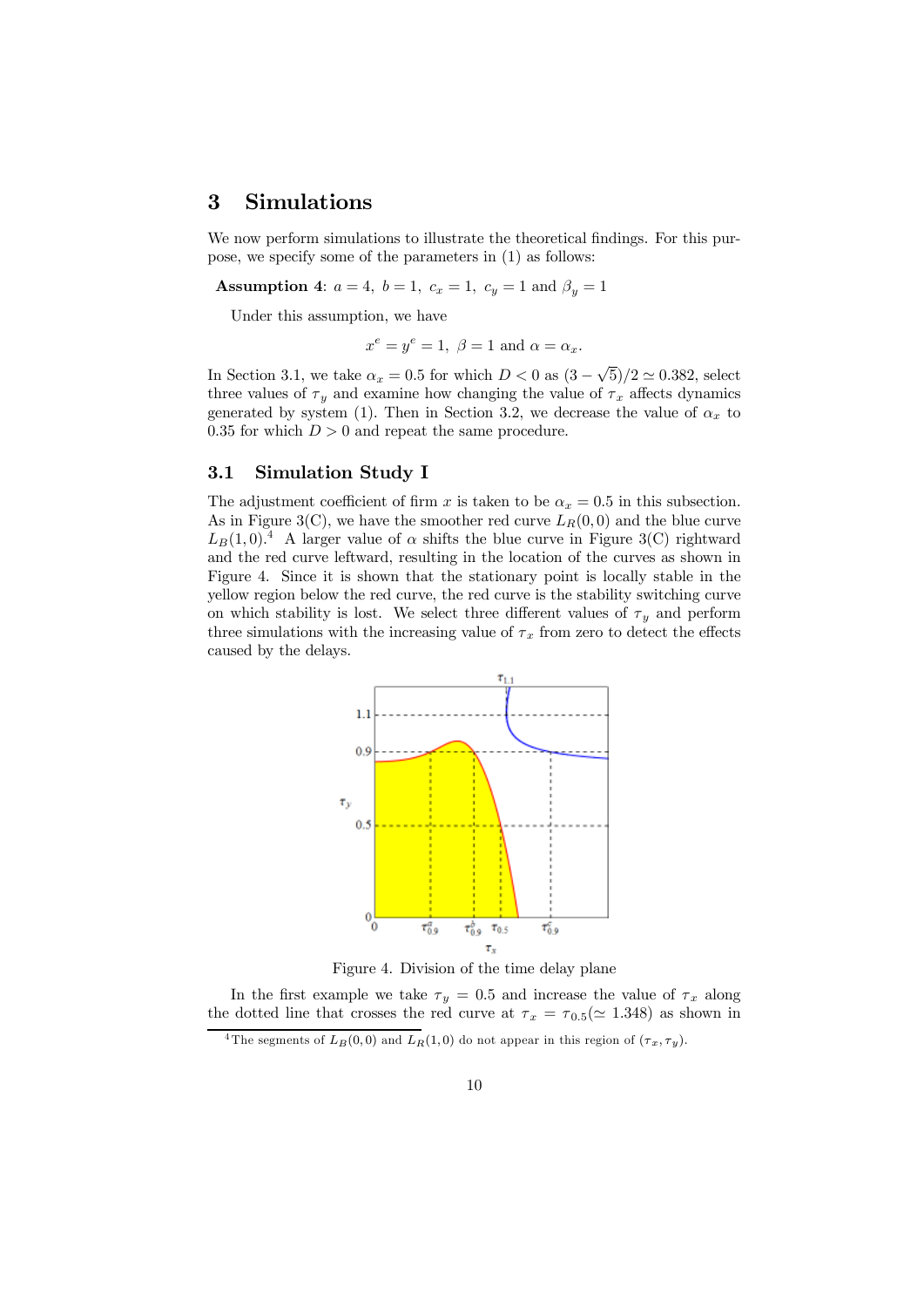Figure 4. A bifurcation diagram with respect to  $\tau_x$  is given in Figure 5(A). It is constructed in the following way. With fixed value of  $\tau_x$ , we run the delay system (1) with the specified parameter values for  $0 \leq t \leq 1000$ . To take away the initial disturbances, we discard the numerical data of  $x(t)$  and  $y(t)$ for  $t \leq 950$  and plot the local maximum and local minimum of  $y(t)$  obtained from the data for  $950 \le t \le 1000$  against this value of  $\tau_x$ . Then we increase the value of  $\tau_x$  and repeat the same procedure until  $\tau_x$  arrives at 2.8. It is shown there that until  $\tau_x$  reaches  $\tau_{0.5}$ , the stationary point is asymptotically stable, loses stability at  $\tau_x = \tau_{0.5}$  and a limit cycle of  $y(t)$  emerges for  $\tau_x > \tau_{0.5}$ . To observe how cyclic fluctuations emerge, we gradually increase further the value of  $\tau_x$ . We find first a unique minimum and maximum, then two minima and maxima, even further increase of  $\tau_x$  results in three minima and maxima, and so on. Accordingly, we have a regular cycle, which is distorted more and more to be a cycle having several ups and downs by the increase of  $\tau_x$ . For example, the vertical dotted line at  $\tau_x = 2$  crosses the bifurcation diagrams eight times, four time with the upper branches of the diagram and four times with the lower branches. This implies that the motion of  $y(t)$  is oscillatory and the trajectory has four increasing segments and four decreasing segments. In Figure 5(B) a periodic solution for  $900 \le t \le 1000$  is illustrated in the  $(x, y)$  plane in red while the two best reply lines are shown in black.



Figure 5. Delay effects of  $\tau_x$ , given  $\tau_y = 0.5$ 

In the second example, we increase the value of  $\tau_y$  to 0.9. The horizontal dotted line at  $\tau_y = 0.9$  in Figure 4 crosses the red curve two times at  $\tau_x = \tau_{0.9}^a (\simeq$ 0.593) and  $\tau_x = \tau_{0.9}^b (\simeq 1.058)$  and the blue curve one time at  $\tau_x = \tau_{0.9}^c (\simeq$ 1.885). A bifurcation diagram of  $y(t)$  with respect to  $\tau_x$  is given in Figure 6(A) and shows that increasing the value of  $\tau_x$  along the dotted line gives rise to a wide variety of dynamics of  $y(t)$  ranging from a stable trajectory to chaotic motions. There, a limit cycle emerges for  $\tau_x < \tau_{0.9}^a$ , stability is gained in the interval  $(\tau_{0.9}^a, \tau_{0.9}^b)$  for which the dotted line is located in the yellow region of Figure 4. Stability is lost again at  $\tau_x = \tau_{0.9}^b$  and bifurcates to a periodic cycle having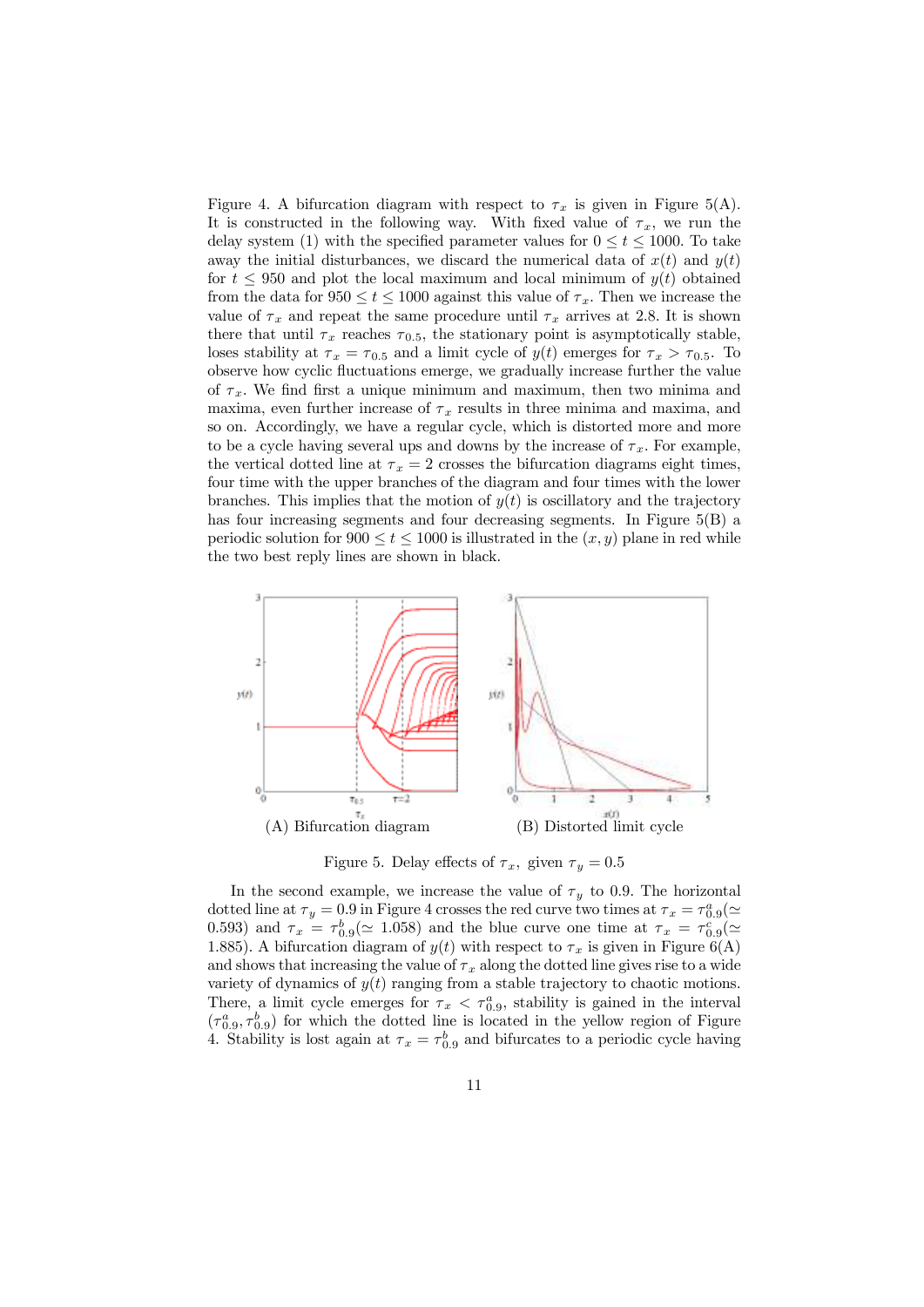several local maxima and minima for  $\tau_x < \tau_{0.9}^c$  and finally more complicated dynamics arises for larger values of  $\tau_x$ . Figure 6(B) illustrates a phase diagram for  $9500 \le t \le 10000$  in the  $(\log[x(t)], \log[y(t)])$  plane for  $\tau_x = \overline{\tau} (= 2)$  in which output exhibits many ups and downs.



Figure 6. Delay effects of  $\tau_x$ , given  $\tau_y = 0.9$ 

In the third example, the value of  $\tau_y$  is further increased to 1.1 at which the dotted horizontal line starts and crosses the blue curve at  $\tau_x = \tau_{1,1} (\approx 1.409)$  in Figure 4. A bifurcation diagram shown in Figure  $7(A)$  indicates that the steady state is locally unstable for  $\tau_x = 0$  and the dynamic system (1) generates a limit cycle for  $\tau_x > 0$ . The limit cycle then bifurcates to complicated cycles through a period-doubling-like cascade and then comes back to a simple limit cycle through period-halving-like cascade for  $\tau_x \leq \tau_{1,1}$ . Further increasing  $\tau_x$  indicates transformation to aperiodic oscillations from periodic oscillations. Figure 7(B) illustrates a phase diagrams of  $log[x(t)]$  and  $log[y(t)]$  for  $9500 \le t \le$ 10000 when  $\tau_x = \bar{\tau} (= 2.25)$ .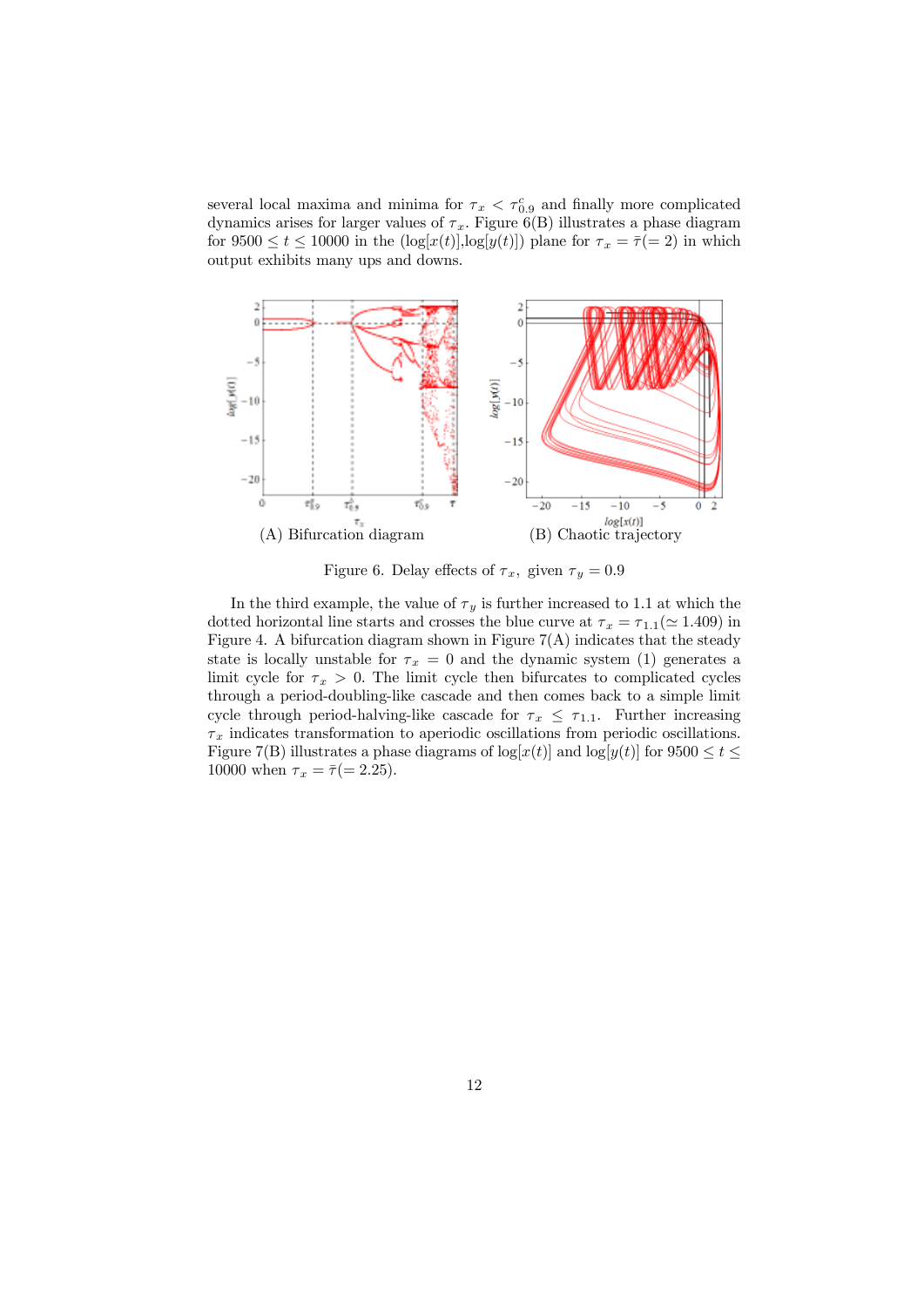

Figure 7. Delay effects of  $\tau_x$ , given  $\tau_y = 1.1$ 

#### 3.2 Simulation Study II

In this section we present numerical simulations when  $\alpha = 0.35 < (3 - \sqrt{5})/2$ . The last inequality implies  $D > 0$  and as in Figure 3(A), there are two independent intervals,  $[\omega_2, \omega_4]$  with  $\omega_2 \simeq 0.563$  and  $\omega_4 \simeq 1.081$  and  $[\omega_3, \omega_1]$ with  $\omega_3 \simeq 1.619$  and  $\omega_1 \simeq 1.863$ . For  $\omega \in [\omega_2, \omega_4]$ , the red curve  $L_R(0,0)$ is connected to the blue curve  $L_B(1, 0)$  and thus both curves take distorted inequality-shaped profiles while only a small portion of the blue curve  $L_B(1, 0)$ is illustrated in Figure 8. On the other hand, for  $\omega \in [\omega_3, \omega_1]$ , the red curve  $L_R(0,0)$  and the blue curve  $L_B(0,0)$  together construct a flatterly roof-shaped profile. In the yellow region surrounded by these curves, the stationary point is locally stable and its stability is lost on these curves. To examine what kinds of dynamics emerge for  $(\tau_x, \tau_y)$  in the white region, we will perform three numerical simulations as before.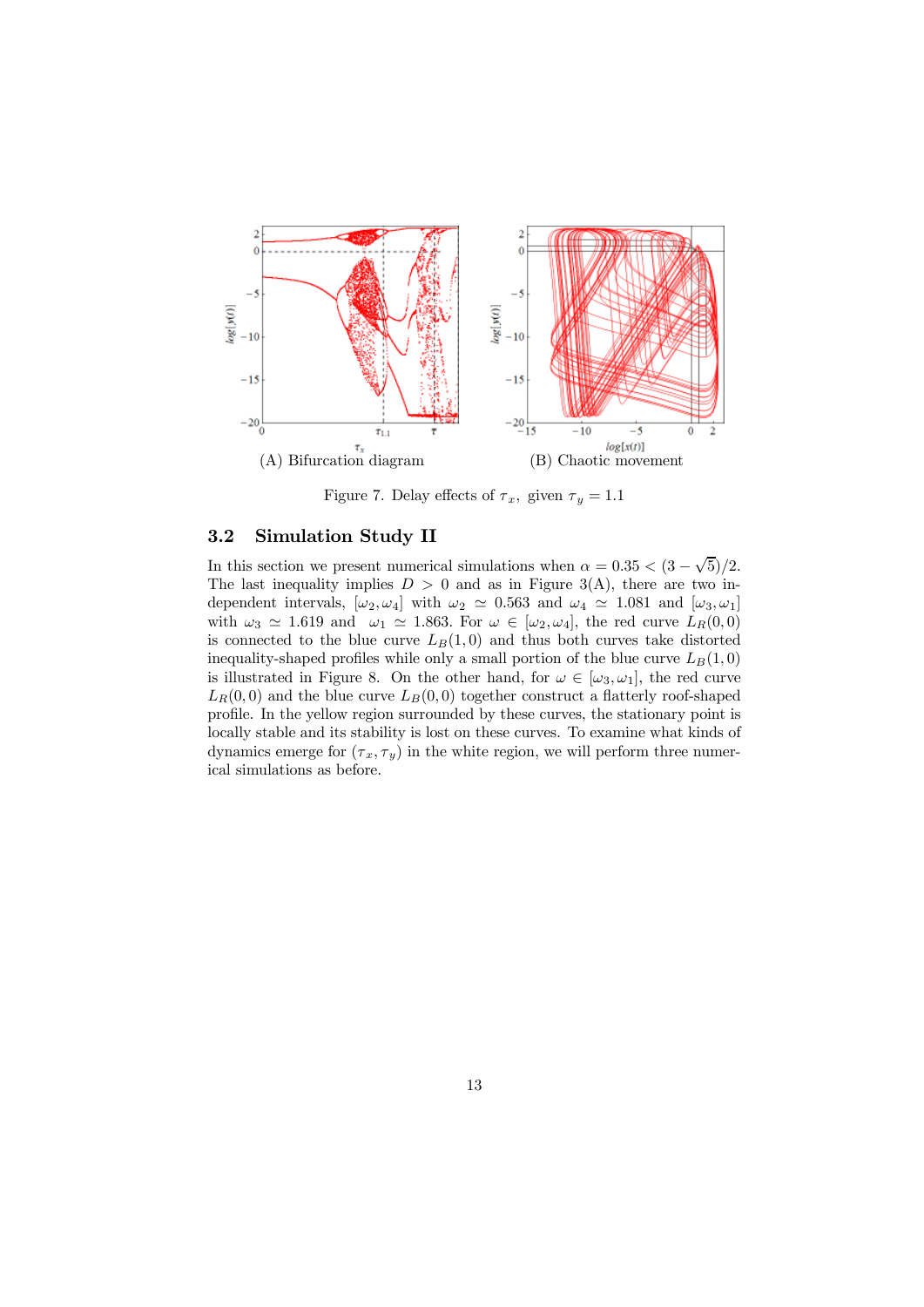

Figure 8. Dividion of the  $(\tau_x, \tau_y)$  plane

In the first simulation, we take  $\tau_y = 0.5$  and increase the value of  $\tau_x$  along the dotted line that crosses the downward sloping red curve at  $\tau_x = \tau_{0.5} (\simeq 1.934)$ in Figure 8. A bifurcation diagram is presented in Figure  $9(A)$  in which the dynamics seems to be similar to the one in Figure  $5(A)$ , that is, stability is lost at  $\tau_x = \tau_{0.5}$  and a limit cycle is born for  $\tau_x > \tau_{0.5}$ . It is seen that the number of increasing and decreasing segments increases as the value of  $\tau_x$  increases. In Figure 9(B) a time trajectory of  $y(t)$  for  $955 \le t \le 1000$  is depicted when  $\tau_x = 3$ . Within one cycle, the trajectory hits maximum and minimum seven times each.



Figure 9. Delay effect of  $\tau_x$ , given  $\tau_y = 0.5$ 

In the second example,  $\tau_y$  is increased to 0.9. As can be seen in Figure 8, the dotted line at  $\tau_y = 0.9$  crosses the positive-sloping red curve at  $\tau_x =$  $\tau_{0.9}^A(\simeq 0.954)$ , the negative sloping blue curve at  $\tau_x = \tau_{0.9}^B(\simeq 1.467)$  and the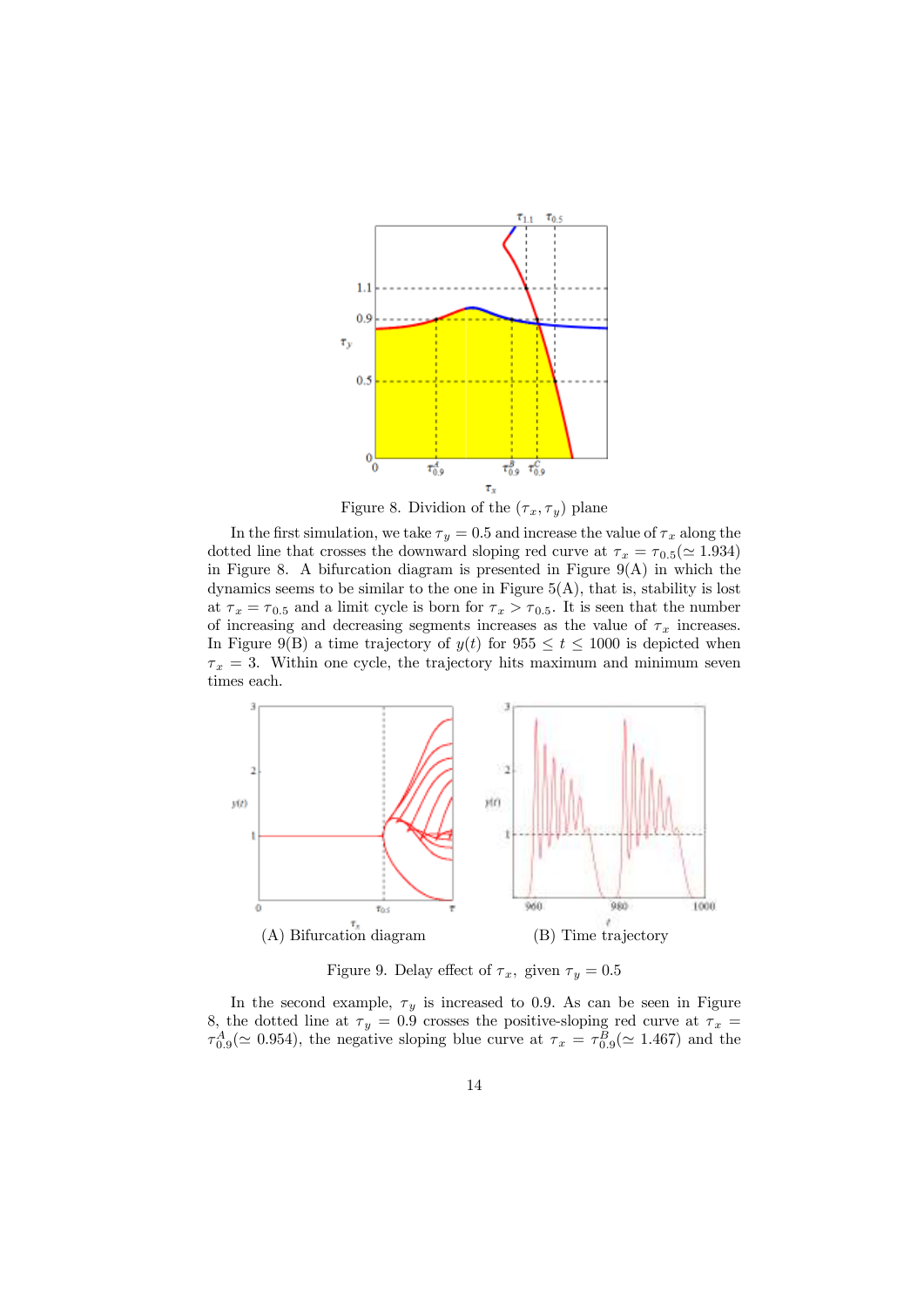negative sloping red curve at  $\tau_x = \tau_{0.9}^C (\simeq 1.743)$ . So as the value of  $\tau_x$  increases from zero, the stationary state gains stability for  $\tau_{0.9}^A < \tau_x < \tau_{0.9}^B$  and loses it otherwise. The bifurcation diagram presented in Figure  $10(A)$  reveals what kind of dynamics emerges when stability is lost. A simple limit cycle arises for  $\tau_x < \tau_{0.9}^A$  while more complex dynamics emerges via a period-increasing cascade for  $\tau_x > \tau_{0.9}^B$ . With further increasing the value of  $\tau_x$ , a very long periodic cycle or chaotic behavior might emerge and its oscillations are aperiodic but not erratic. Figure 10(B) gives time trajectories for  $\tau_x = \bar{\tau} (= 2.8)$ , the red one for  $log[y(t)]$  and the blue one for  $log[x(t)]$ . A phase diagram in the  $(\log[x(t)], \log[y(t)])$  plane is very similar to the one shown in Figure 9(B).



Figure 10. Delay effect of  $\tau_x$ , given  $\tau_y = 0.9$ 

In the third example,  $\tau_y$  is further increased to 1.1 at which the dotted horizontal line crosses the positive-sloping segment of the red curve at  $\tau_x$  =  $\tau_{1,1}(\simeq 1.624)$ . Since the line is located in the white region of Figure 8, the stationary state is locally unstable for any  $\tau_x \geq 0$  and a bifurcation diagram in Figure 11(A) shows that periodic and aperiodic motions of  $y(t)$  alternate as the value of  $\tau_x$  increases. The time trajectories of  $\log[x(t)]$  and  $\log[y(t)]$  at  $\tau_x = \bar{\tau} (= 2.5)$  are illustrated again as the blue and the red curves in Figure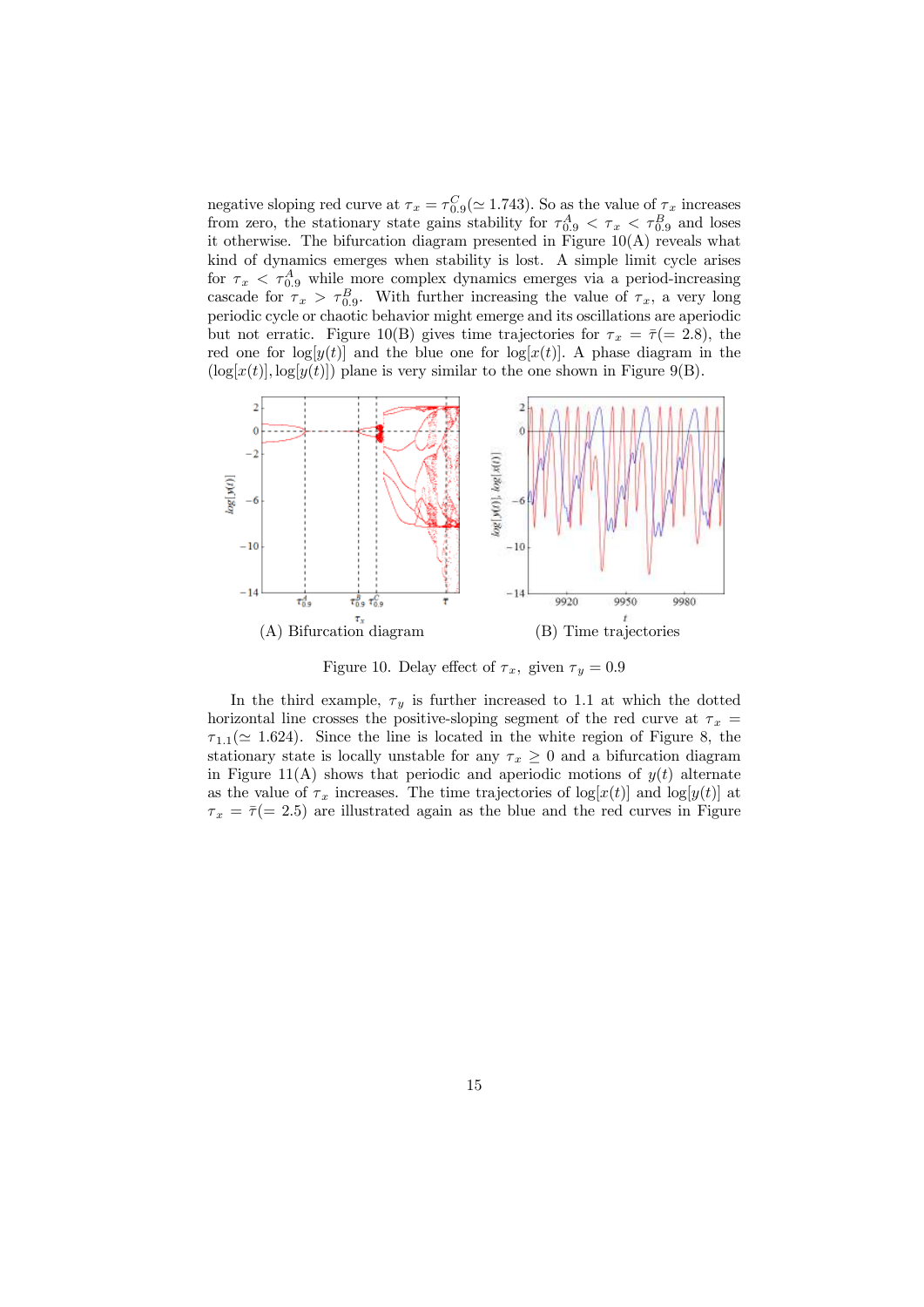#### 11(B). They are aperiodic but not erratic.



Figure 11. Delay effect of  $\tau_x$ , given  $\tau_y = 1.1$ 

# 4 Concluding Remarks

In this paper we have focused on dynamics of the Cournot duopoly model in which each firm has a delay in implementing information about its own output. First we analytically derived the stability switching curve that divides the delay region into two regions, one in which stability is preserved and the other in which stability is lost. Then we numerically examined dynamic behavior of output when the stationary state loses stability. It is found that the shape of the stability switching curve is parameter-dependent. It is demonstrated that the two delay model can generate rich dynamics involving chaotic oscillations. This finding implies that the delay can be a source of periodic as well as aperiodic dynamics in the continuous-time framework. It may be possible to extend the numerical results in the cases of higher dimension. However the construction of the stability switching surfaces in higher dimesions is still in progress.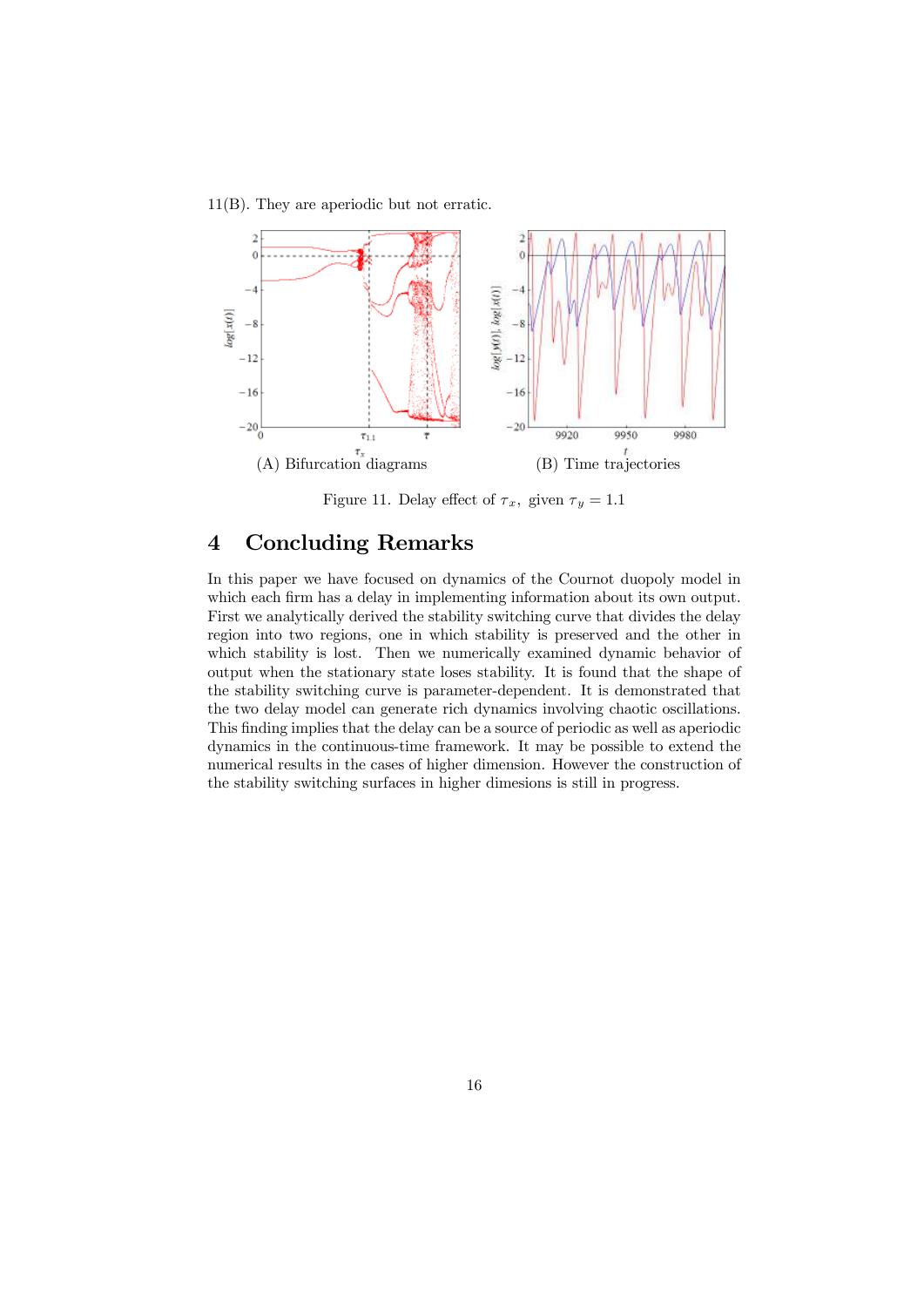#### Appendix

Following Lin and Wang (2012), we now present the proof of Theorem 1. Since  $|e^{-i\omega \tau_x}| = |e^{-i\omega \tau_y}| = 1$ , equations (4) and (5) can be written as

$$
|P_0(i\omega) + P_1(i\omega)e^{-i\omega\tau_x}| = |P_2(i\omega) + P_3(i\omega)e^{-i\omega\tau_x}|
$$

and

$$
|P_0(i\omega) + P_2(i\omega)e^{-i\omega\tau_y}| = |P_1(i\omega) + P_3(i\omega)e^{-i\omega\tau_y}|.
$$

Using the relation

$$
\left|a+be^{-i\omega\tau}\right|^2 = \left(a+be^{-i\omega\tau}\right)\left(\bar{a}+\bar{b}e^{i\omega\tau}\right),\,
$$

we can rewrite (4) as

$$
|P_0|^2 + |P_1|^2 - |P_2|^2 - |P_3|^2 = 2A_1(\omega)\cos(\omega \tau_x) - 2B_1(\omega)\sin(\omega \tau_x)
$$
 (A-1)

and  $(5)$  as

$$
|P_0|^2 - |P_1|^2 + |P_2|^2 - |P_3|^2 = 2A_2(\omega)\cos(\omega \tau_y) - 2B_2(\omega)\sin(\omega \tau_y)
$$
 (A-2)

where

$$
A_1(\omega) = \text{Re}[P_2\overline{P}_3 - P_0\overline{P}_1]
$$
 and  $B_1(\omega) = \text{Im}[P_2\overline{P}_3 - P_0\overline{P}_1]$ 

and

$$
A_2(\omega) = \text{Re}[P_1 \bar{P}_3 - P_0 \bar{P}_2]
$$
 and  $B_2(\omega) = \text{Im}[P_1 \bar{P}_3 - P_0 \bar{P}_2].$ 

It is clear that both  $P_2\bar{P}_3 - P_0\bar{P}_1$  and  $P_1\bar{P}_3 - P_0\bar{P}_2$  are pure complex with zero real parts. So  $A_1(\omega) = A_2(\omega) = 0$ . Assume  $B_1(\omega) \neq 0$  and  $B_2(\omega) \neq 0$  and then compute the arguments of these complex values as

$$
\varphi_x(\omega) := \arg(P_2\bar{P}_3 - P_0\bar{P}_1) = \begin{cases} \frac{\pi}{2} \text{ if } B_1(\omega) > 0, \\ \frac{3\pi}{2} \text{ if } B_1(\omega) < 0 \end{cases}
$$

and

$$
\varphi_y(\omega) := \arg(P_1 \overline{P}_3 - P_0 \overline{P}_2) = \begin{cases} \frac{\pi}{2} & \text{if } B_2(\omega) > 0, \\ \frac{3\pi}{2} & \text{if } B_2(\omega) < 0. \end{cases}
$$

With  $A_1(\omega) = 0$  and  $\cos \varphi_x(\omega) = 0$ , the right-hand side of equation (A-1) can be rewritten as

$$
-2B_1(\omega)\sin\omega\tau_x = -2|B_1(\omega)|\sin\varphi_x(\omega)\sin\omega\tau_x
$$
  

$$
= 2|B_1(\omega)|[\cos\varphi_x(\omega)\cos\omega\tau_x - \sin\varphi_x(\omega)\sin\omega\tau_x]
$$
  

$$
= 2|B_1(\omega)|\cos[\varphi_x(\omega) + \omega\tau_x].
$$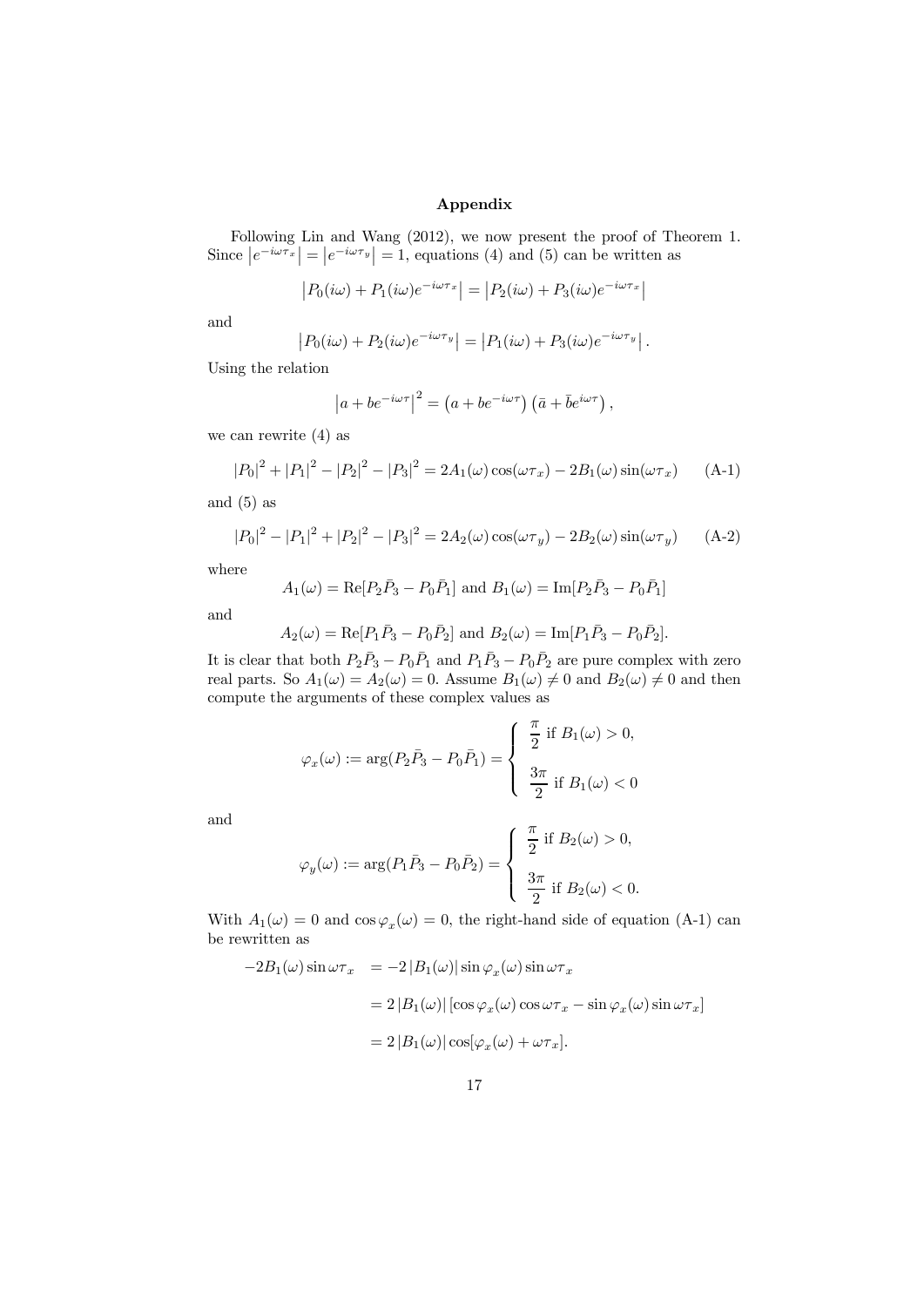The right-hand side of equation (A-2) can be rewritten in the same way. Therefore,  $(A-1)$  and  $(A-2)$  becomes

$$
|P_0|^2 + |P_1|^2 - |P_2|^2 - |P_3|^2 = 2|B_1(\omega)|\cos(\varphi_x(\omega) + \omega \tau_x)
$$
 (A-3)

and

$$
|P_0|^2 - |P_1|^2 + |P_2|^2 - |P_3|^2 = 2|B_1(\omega)|\cos(\varphi_y(\omega) + \omega \tau_y).
$$
 (A-4)

A sufficient and necessary condition for the existence of  $\tau_x > 0$  and  $\tau_y > 0$ satisfying the above equations are

$$
\left| |P_0|^2 + |P_1|^2 - |P_2|^2 - |P_3|^2 \right| \le 2 |B_1(\omega)| \tag{A-5}
$$

and

$$
\left| |P_0|^2 - |P_1|^2 + |P_2|^2 - |P_3|^2 \right| \le 2|B_1(\omega)|. \tag{A-6}
$$

Denote by  $\Omega^1$  and  $\Omega^2$  the set of  $\omega > 0$  values satisfying (A-5) and (A-6), respectively. Let us define new functions by

$$
\cos[\psi_x(\omega)] = \frac{|P_0|^2 + |P_1|^2 - |P_2|^2 - |P_3|^2}{2|B_1(\omega)|}, \ \psi_x \in [0, \pi]
$$
 (A-7)

and

$$
\cos[\psi_y(\omega)] = \frac{|P_0|^2 - |P_1|^2 + |P_2|^2 - |P_3|^2}{2|B_1(\omega)|}, \ \psi_y \in [0, \pi], \tag{A-8}
$$

then from  $(A-3)$  and  $(A-7)$ ,  $(A-4)$  and  $(A-8)$ , we have

$$
\cos[\varphi_x(\omega) + \omega \tau_x] = \cos[\psi_x(\omega)]
$$

and

$$
\cos[\varphi_y(\omega) + \omega \tau_y] = \cos[\psi_y(\omega)]
$$

both of which yield, for arbitrary integers  $m$  and  $n$ ,

$$
\tau_x^{\pm}(\omega, m) = \frac{\pm \psi_x(\omega) - \varphi_x(\omega) + 2m\pi}{\omega}
$$

and

$$
\tau_y^{\pm}(\omega, n) = \frac{\pm \psi_y(\omega) - \varphi_y(\omega) + 2n\pi}{\omega}.
$$

These are the values of the delays that solve equations (4) and (5). Therefore, given m and n,  $(\tau_x^+(\omega, m), \tau_y^-(\omega, n))$  for  $\omega \in \Omega^1$  and  $(\tau_x^-(\omega, m), \tau_y^+(\omega, n))$  for  $\omega \in \Omega^2$  construct the stability switching curves in the  $(\tau_x, \tau_y)$  plane. Q.E.D.